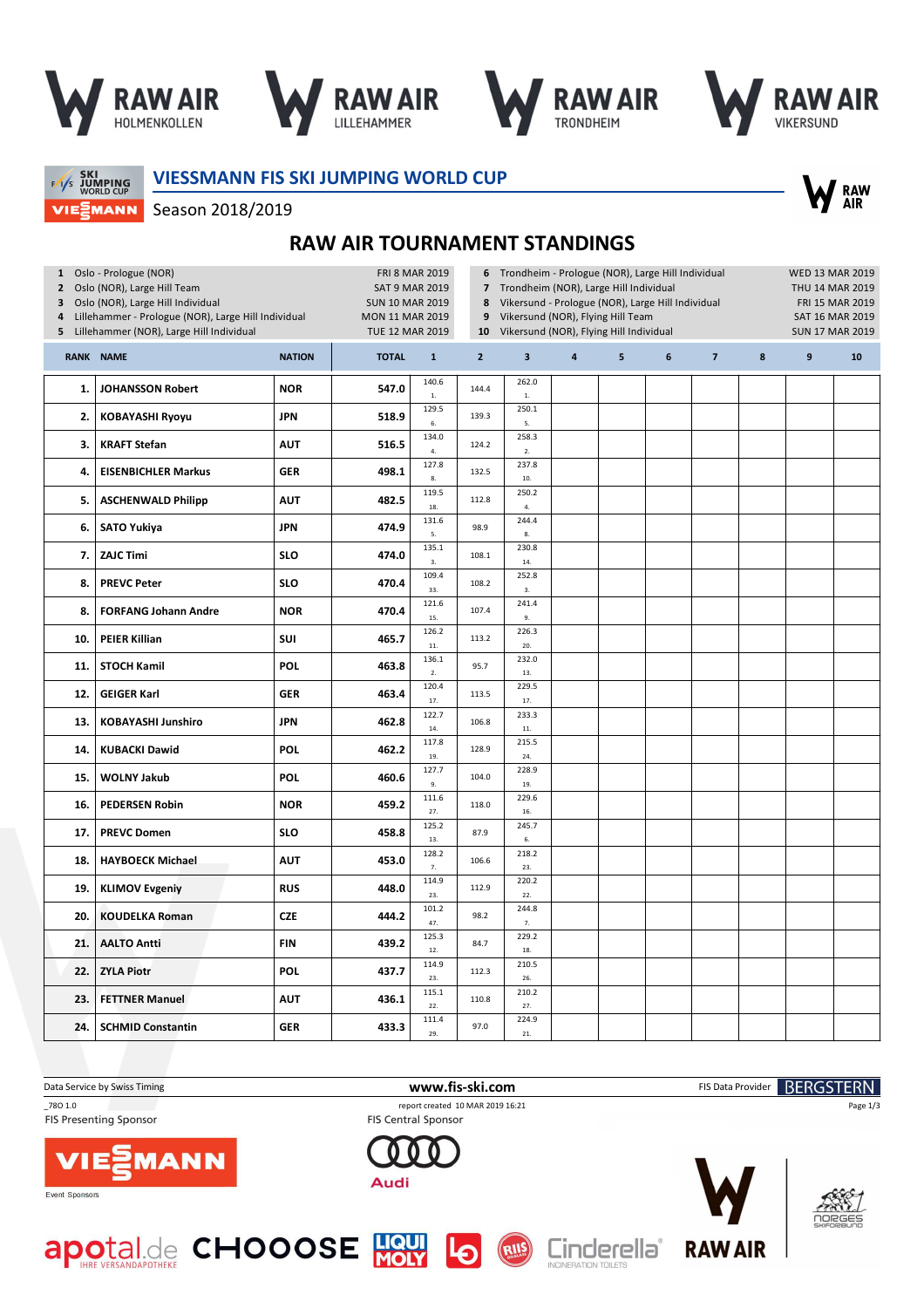







 $F/1/s$  JUMPING VIEZMANN **VIESSMANN FIS SKI JUMPING WORLD CUP**



Season 2018/2019

## **RAW AIR TOURNAMENT STANDINGS**

|     | <b>RANK NAME</b>             | <b>NATION</b> | <b>TOTAL</b> | $\mathbf{1}$         | $\overline{2}$ | 3            | 4 | 5 | $\boldsymbol{6}$ | $\overline{7}$ | 8 | 9 | 10 |
|-----|------------------------------|---------------|--------------|----------------------|----------------|--------------|---|---|------------------|----------------|---|---|----|
| 25. | <b>AMMANN Simon</b>          | SUI           | 431.3        | 120.5<br>16.         | 78.2           | 232.6<br>12. |   |   |                  |                |   |   |    |
| 26. | <b>KASAI Noriaki</b>         | <b>JPN</b>    | 419.9        | 110.4<br>31.         | 111.8          | 197.7<br>28. |   |   |                  |                |   |   |    |
| 27. | <b>POLASEK Viktor</b>        | <b>CZE</b>    | 406.2        | 108.8<br>35.         | 104.9          | 192.5<br>30. |   |   |                  |                |   |   |    |
| 28. | <b>HLAVA Lukas</b>           | <b>CZE</b>    | 397.2        | 105.1<br>43.         | 96.6           | 195.5<br>29. |   |   |                  |                |   |   |    |
| 29. | <b>HUBER Daniel</b>          | <b>AUT</b>    | 342.1        | 111.4<br>29.         |                | 230.7<br>15. |   |   |                  |                |   |   |    |
| 30. | <b>AIGNER Clemens</b>        | <b>AUT</b>    | 319.2        | 106.6<br>42.         |                | 212.6<br>25. |   |   |                  |                |   |   |    |
| 31. | <b>LANISEK Anze</b>          | <b>SLO</b>    | 316.5        | 111.5<br>28.         | 115.2          | 89.8<br>37.  |   |   |                  |                |   |   |    |
| 32. | <b>NAZAROV Mikhail</b>       | <b>RUS</b>    | 291.1        | 108.3<br>37.         | 87.7           | 95.1<br>32.  |   |   |                  |                |   |   |    |
| 33. | <b>EGLOFF Luca</b>           | SUI           | 270.6        | 109.2<br>34.         | 77.0           | 84.4<br>40.  |   |   |                  |                |   |   |    |
| 34. | <b>LEYHE Stephan</b>         | <b>GER</b>    | 221.8        | 126.9<br>10.         | 94.9           |              |   |   |                  |                |   |   |    |
| 35. | <b>LINDVIK Marius</b>        | <b>NOR</b>    | 213.7        | 113.7<br>25.         | 100.0          |              |   |   |                  |                |   |   |    |
| 36. | <b>ZOGRAFSKI Vladimir</b>    | <b>BUL</b>    | 205.9        | 112.5<br>26.         |                | 93.4<br>34.  |   |   |                  |                |   |   |    |
| 37. | <b>JELAR Ziga</b>            | <b>SLO</b>    | 203.7        | 108.8<br>35.         |                | 94.9<br>33.  |   |   |                  |                |   |   |    |
| 38. | <b>HULA Stefan</b>           | POL           | 203.3        | 110.2<br>32.         |                | 93.1<br>36.  |   |   |                  |                |   |   |    |
| 39. | <b>HOERL Jan</b>             | <b>AUT</b>    | 201.6        | 103.5<br>44.         |                | 98.1<br>31.  |   |   |                  |                |   |   |    |
| 40. | <b>WELLINGER Andreas</b>     | <b>GER</b>    | 200.8        | 107.4<br>40.         |                | 93.4<br>34.  |   |   |                  |                |   |   |    |
| 41. | <b>HAMANN Martin</b>         | <b>GER</b>    | 196.7        | 106.9<br>41.<br>98.1 |                | 89.8<br>37.  |   |   |                  |                |   |   |    |
| 42. | <b>SCHULER Andreas</b>       | SUI           | 195.2        | 52.<br>108.0         | 97.1           | 80.3         |   |   |                  |                |   |   |    |
| 43. | <b>STJERNEN Andreas</b>      | <b>NOR</b>    | 188.3        | 38.<br>101.3         |                | 41.<br>86.5  |   |   |                  |                |   |   |    |
| 44. | <b>MARKENG Thomas Aasen</b>  | <b>NOR</b>    | 187.8        | 46.<br>88.9          |                | 39.          |   |   |                  |                |   |   |    |
| 45. | <b>KOZISEK Cestmir</b>       | <b>CZE</b>    | 180.7        | 61.<br>99.5          | 91.8           | 79.4         |   |   |                  |                |   |   |    |
| 46. | <b>WASEK Pawel</b>           | POL           | 178.9        | 49.<br>88.1          |                | 42.          |   |   |                  |                |   |   |    |
| 47. | <b>NOUSIAINEN Eetu</b>       | FIN           | 177.0        | 62.<br>116.4         | 88.9           | 60.6         |   |   |                  |                |   |   |    |
| 47. | <b>BOYD-CLOWES Mackenzie</b> | CAN           | 177.0        | 21.<br>99.2          |                | 46.<br>77.6  |   |   |                  |                |   |   |    |
| 49. | <b>COLLOREDO Sebastian</b>   | <b>ITA</b>    | 176.8        | 50.<br>99.0          |                | 43.          |   |   |                  |                |   |   |    |
| 50. | <b>VASSILIEV Dmitriy</b>     | <b>RUS</b>    | 174.9        | 51.<br>107.6         | 75.9           | 63.1         |   |   |                  |                |   |   |    |
| 51. | <b>ITO Daiki</b>             | <b>JPN</b>    | 170.7        | 39.                  |                | 45.          |   |   |                  |                |   |   |    |

FIS Presenting Sponsor

Data Service by Swiss Timing **WWW.Fis-Ski.com www.fis-ski.com** FIS Data Provider **BERGSTERN** \_78O 1.0 report created 10 MAR 2019 16:21 FIS Central Sponsor

RIIS

Audi











Page 2/3